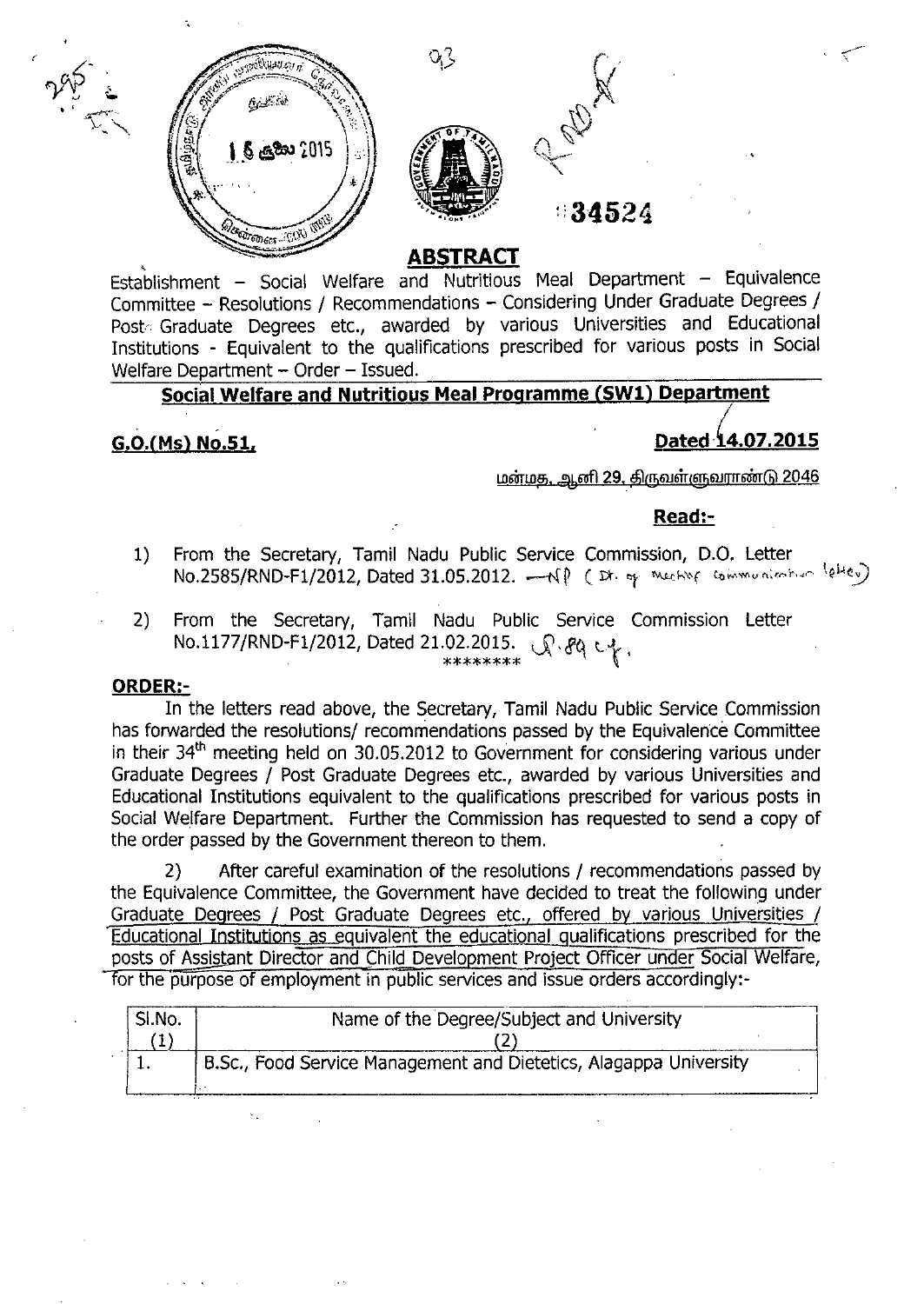| 2.7                              | B.Sc., Food Processing Madural Kamaraj University                                           |
|----------------------------------|---------------------------------------------------------------------------------------------|
| 3.<br>$\boldsymbol{\mathscr{F}}$ | M.Sc., Human Nutrition and Nutraceuticals Madural Kamaraj University                        |
| 4.<br>╱                          | M.Sc., Nutrition and Dietetics and Hospitality Management. Madurai<br>Kamaraj University    |
| 5.                               | M.Sc., Food processing quality control Madurai Kamaraj University                           |
| 6.                               | M.Sc., (Home Science) Food Service Management and Dietetics. Madurai<br>Kamaraj University. |
| 7 <sub>1</sub><br>Î.             | B.Sc., (Home Science) with Computer Application, Madurai Kamaraj<br>University.             |
| 8.                               | B.Sc., Pre-School and Child care. Madurai Kamaraj University.                               |
| 9.                               | B.Sc., Home Science Nutrition, Madurai Kamaraj University.                                  |
| 10.                              | B.Sc., Food Science and Nutrition, Manonmaniam Sundaranar University                        |
| 11.                              | M.Sc., Institutional Food Service Management, Manonmaniam Sundaranar<br><b>University</b>   |
| 12.                              | M.Sc., INSL. Food service Management Manonmaniam<br>Sundaranar<br><b>University</b>         |
| 13.                              | M.Sc., Dietetics and Food Management,<br>Manonmaiam Sundaranar<br><b>University</b>         |
| 14.                              | B.Sc., Nutrition Food Service Management and Dietetics, University of<br>Madras             |
| $15-$                            | B.Sc., Clinical Nutrition and Dietetics, University of Madras                               |
| 16.                              | M.Sc., Food Techonology Management University of Madras                                     |
| 17.                              | M.Sc., Family Resource Management University of Madras                                      |
| 18.7                             | M.Sc., Home Science Human Development and Family<br>Dynamics,<br>University of Madras       |
| 19.                              | M.Sc., Counselling and Guidance advanced organizational Behaviour,<br>University of Madras  |

 $\frac{1}{2}$  ,  $\frac{1}{2}$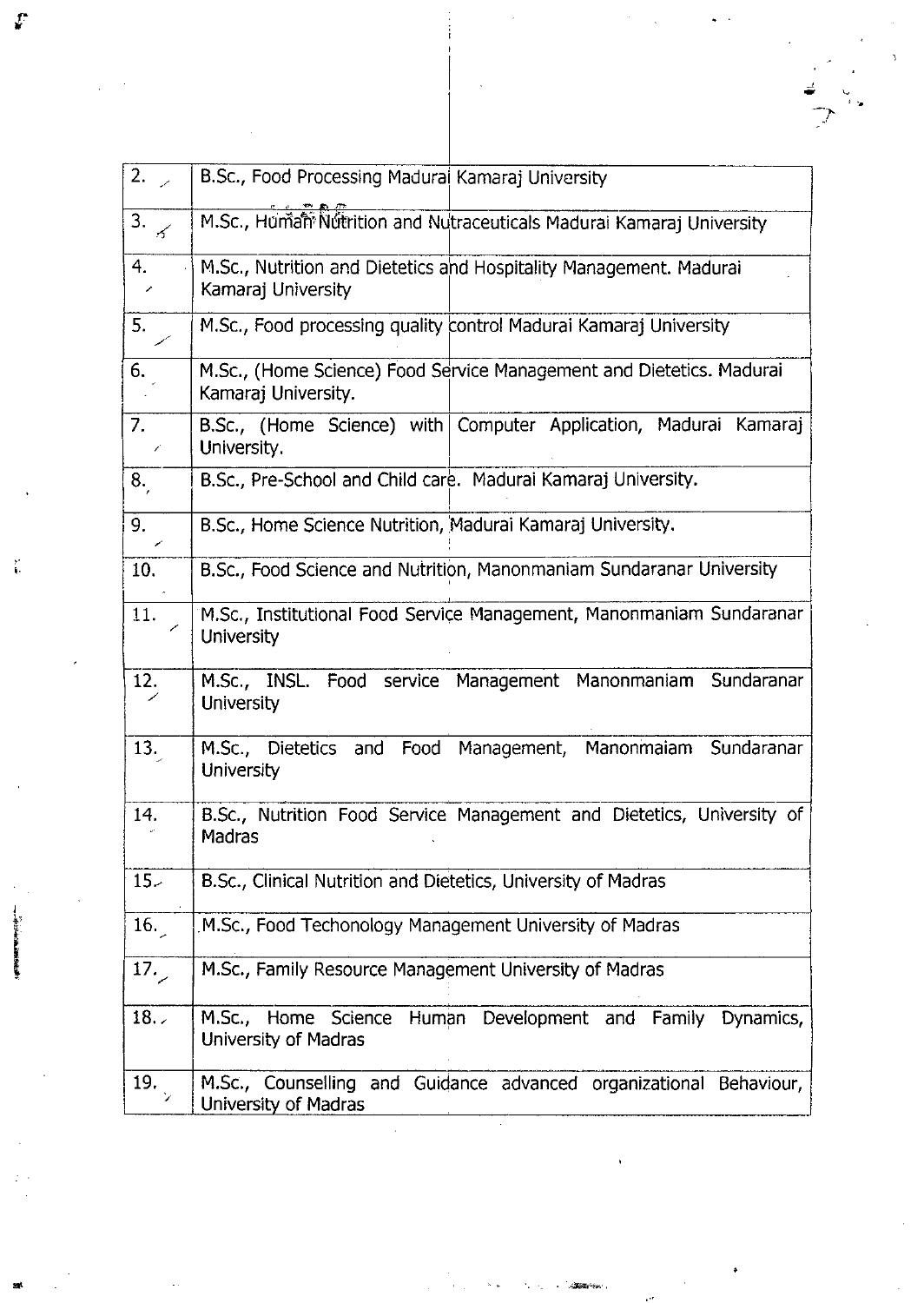| $\overline{20}$   | M.Sc., Human Resources Development Psychology, University of Madras                      |
|-------------------|------------------------------------------------------------------------------------------|
| $\overline{21}$ . | M.Sc., Human Development & Family Studies, University of Madras                          |
| $\overline{22}$ . | M.Sc., Medical Sociology, University of Madras                                           |
| $\overline{23}$ . | M.Sc., Food Service Management and Dietetics University of Madras                        |
| 24.               | M.Sc., Home Science Food Service Management Dietetics. University of<br>Madras           |
| 25.               | M.Sc., Home Science Child Development Family relationship, University of<br>Madras       |
| 26.               | B.Sc., Nutrition and Dietetics, University of Madras                                     |
| 27.<br>K          | B.Sc., Clinical Nutrition and Dietetics, Pondicherry University                          |
| 28.4              | M.Sc., Food Service Management and Dietetics, Pondicherry University                     |
| 29.7              | M.Sc., Food Service and Nutrition, Tamil Nadu Agricultural University                    |
| 30.               | M.Sc., Home Science with Food Science and Nutrition, Kerala Agricultural                 |
|                   | University                                                                               |
| 31.               | B.Sc., Nutrition Food Service Management and Dietetics, Thiruvalluvar<br>University.     |
| 32.               | B.Sc., Nutrition and Dietetics, Bharathiar University                                    |
| 33.               | B.Sc., Nutrition Food Service Management and Dietetics, Bharathiyar<br><b>University</b> |
| 34.               | M.Sc., Food Service Management and Dietetics, Bharathidasan University                   |
| 35.7              | B.Sc., Nutrition and Dietetics, Bharathidasan University                                 |
| 36.7              | M.Sc., Extension and Community Science Development, Gandhigram<br><b>University</b>      |
| 37.               | M.Sc., Food Science and Nutrition, Gandhigram University                                 |
| 38.               | M.Sc., Home Science with Food Science and Nutrition, Gandhigram<br><b>University</b>     |

 $q<sub>5</sub>$ 

 $\ddot{\phantom{a}}$ 

 $\frac{1}{2}$  is  $\frac{1}{2}$  .

, .. .• .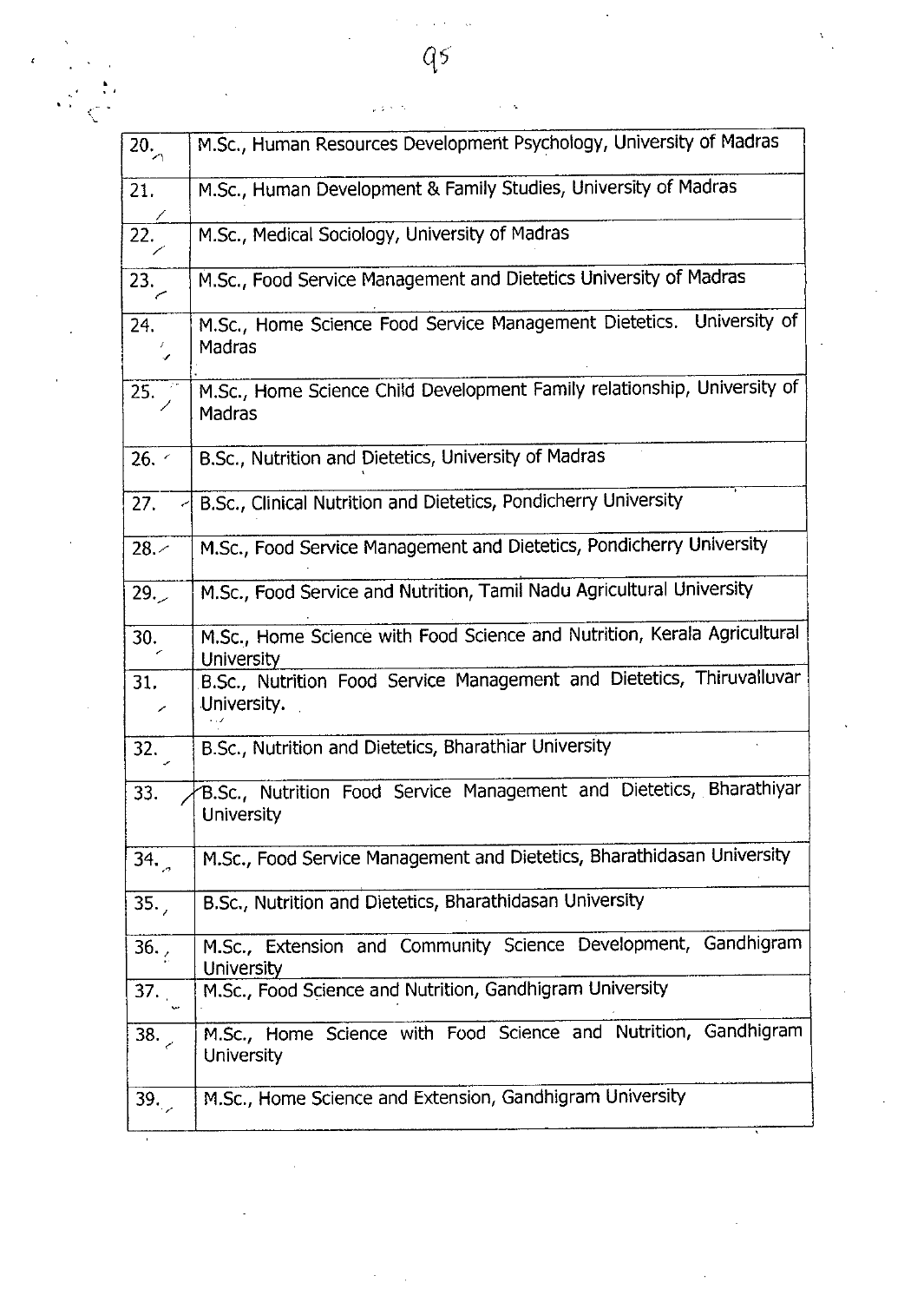|                            | المعارض والمتحال                                                                                                                                                                |
|----------------------------|---------------------------------------------------------------------------------------------------------------------------------------------------------------------------------|
| 40.<br>مر                  | M.Sc., Home Science Extension for Rural Development. Gandhigram<br><b>University</b>                                                                                            |
| 41.                        | B.Sc., Food Science and Nutrition Gandhigram University                                                                                                                         |
| 42.                        | M.Sc., Home Science with Food Science and Nutrition, Kerala Agricultural<br>University.                                                                                         |
| 43.<br>←                   | B.Sc., Food Science and Nutrition and Bio Chemistry, Avinashilingam<br>Institute of Home Science and Higher Education for Women Deemed<br>University.                           |
| 44.<br>$\epsilon^{\prime}$ | B.Sc., Food Science and Nutrition Food quality control, Avinashilingam<br>Institute of Home Science and Higher Education for Women Deemed<br>University.                        |
| 45.<br>سمعب                | B.Sc., Clinical Nutrition and Dietetics and catering Management,<br>Avinashilingam Institute of Home Science and Higher Education for<br>Women Deemed University.               |
| 46.<br>╱                   | B.Sc., Hospitality Management and Dietetics, Avinashilingam Institute of<br>Home Science and Higher Education for Women Deemed University.                                      |
| 47.<br>سمر                 | B.Sc., Family and Community Science and Mathematics, Avinashilingam<br>Institute of Home Science and Higher Education for Women Deemed<br>University.                           |
| 48.<br>╱                   | B.Sc., Family and Community Science and Chemistry, Avinashilingam<br>Institute of Home Science and Higher Education for Women Deemed<br><b>University</b>                       |
| 49.                        | and Apparel<br>designing<br>Community<br>Science<br>B.Sc., Family<br>and<br>Avinashilingam Institute of Home Science and Higher Education for<br><b>Women Deemed University</b> |
| 50.                        | B.Sc., Family and Community Science Fashion Designing Avinashilingam<br>Institute of Home Science and Higher Education for Women Deemed<br>University.                          |
| 51.<br>↙                   | B.Sc., Interior Decoration and Environmental Psychology, Avinasilingam<br>Institute of Home Science and Higher Education for Women Deemed<br>University.                        |
| 52.                        | M.Sc., Family Resource Management, Avinasilingam Institute of Home<br>Science and Higher Education for Women Deemed University                                                  |
|                            |                                                                                                                                                                                 |
|                            |                                                                                                                                                                                 |
|                            |                                                                                                                                                                                 |
|                            |                                                                                                                                                                                 |

,-" .

 $\rightarrow$  .  $\rightarrow$  .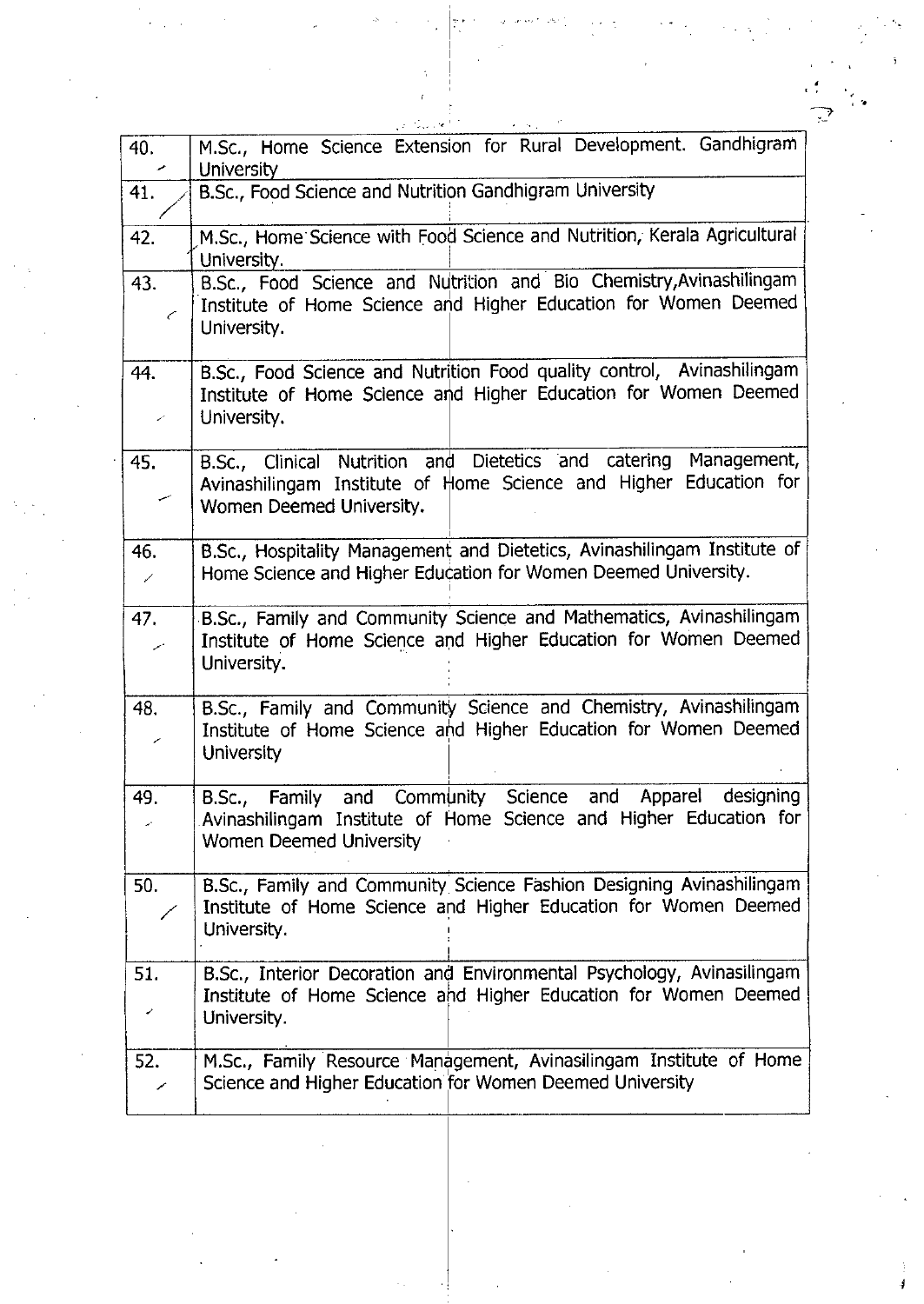وأرباب والمسواط بالأ .<br>المعالم اليمانية <sub>ال</sub>مجال M.5c., Extension Education, Avinashilingam Institute of Home Science and

., .

•,,

 $\tilde{\mathbf{L}}$ 

| 53.<br>$\overline{\phantom{a}}$ | M.Sc., Extension Education, Avinashilingam Institute of Home Science and<br>Higher Education for Women Deemed University                                       |  |  |
|---------------------------------|----------------------------------------------------------------------------------------------------------------------------------------------------------------|--|--|
| 54.<br>7                        | M.Sc., Human Development, Avinashilingam Institute of Home Science and<br>Higher Education for Women Deemed University.                                        |  |  |
| 55.<br>╱                        | M.Sc., Family and Community Science (Faculty of Home Science)<br>Avinashilingam Institute of Home Science and Higher Education for<br>Women Deemed University. |  |  |
| 56.                             | M.Sc., Counselling Psychology, Avinashilingam Institute of Home Science<br>and Higher Education for Women Deemed University.                                   |  |  |
| 57.                             | M.Sc., Human development (Faculty of Home Science) Avinashilingam<br>Institute of Home Science and Higher Education for Women Deemed<br>University.            |  |  |
| 58.<br>$\epsilon$               | M.Sc., Food Science and Nutrition, Avinashilingam Institute of Home<br>Science and Higher Education for Women Deemed University.                               |  |  |
| 59.                             | M.Sc., Food Service Management and Dietetics Avinashilingam Institute of<br>Home Science and Higher Education for Women Deemed University.                     |  |  |
| $60 -$                          | B.Sc., Food Service Management and Dietetics and Chemistry,<br>Avinashilingam Institute of Home Science and Higher Education for<br>Women Deemed University.   |  |  |
| 61.                             | M.Sc., Clinical Nutrition and Dietetics, Sri Ramachandra University                                                                                            |  |  |
| 62.                             | M.Sc., Home Science with Food Science and Nutrition, University of<br>Agricultural Sciences, Karnataka University, Dharmad.                                    |  |  |

3) The Government also issue orders that the following under Graduate Degrees offered by various Universities / Educational Institutions shall be treated as equivalent to the Educational Qualification prescribed for the post of Tamil Pandit Grade -  $1$ , School Assistant (Home Science) and Tamil Pandit Included in the Social Welfare epartment as detailed below:-

| SI.No | Nam of the Degree /<br><b>Subjects</b>     | Awarded by the University                                                                          | Equivalent to |
|-------|--------------------------------------------|----------------------------------------------------------------------------------------------------|---------------|
| 1.    | 2)<br>B.Sc., Nutrition &<br>Dietetics, by  | 3)<br>i. Bharathiyar University<br>ii. Madras University<br>iii.Bharathidasan<br><b>University</b> | 41            |
| 2.    | B.Sc., Clinical Nutrition<br>and Dietetics | Pondicherry University                                                                             |               |

 $O_1$ z $\uparrow$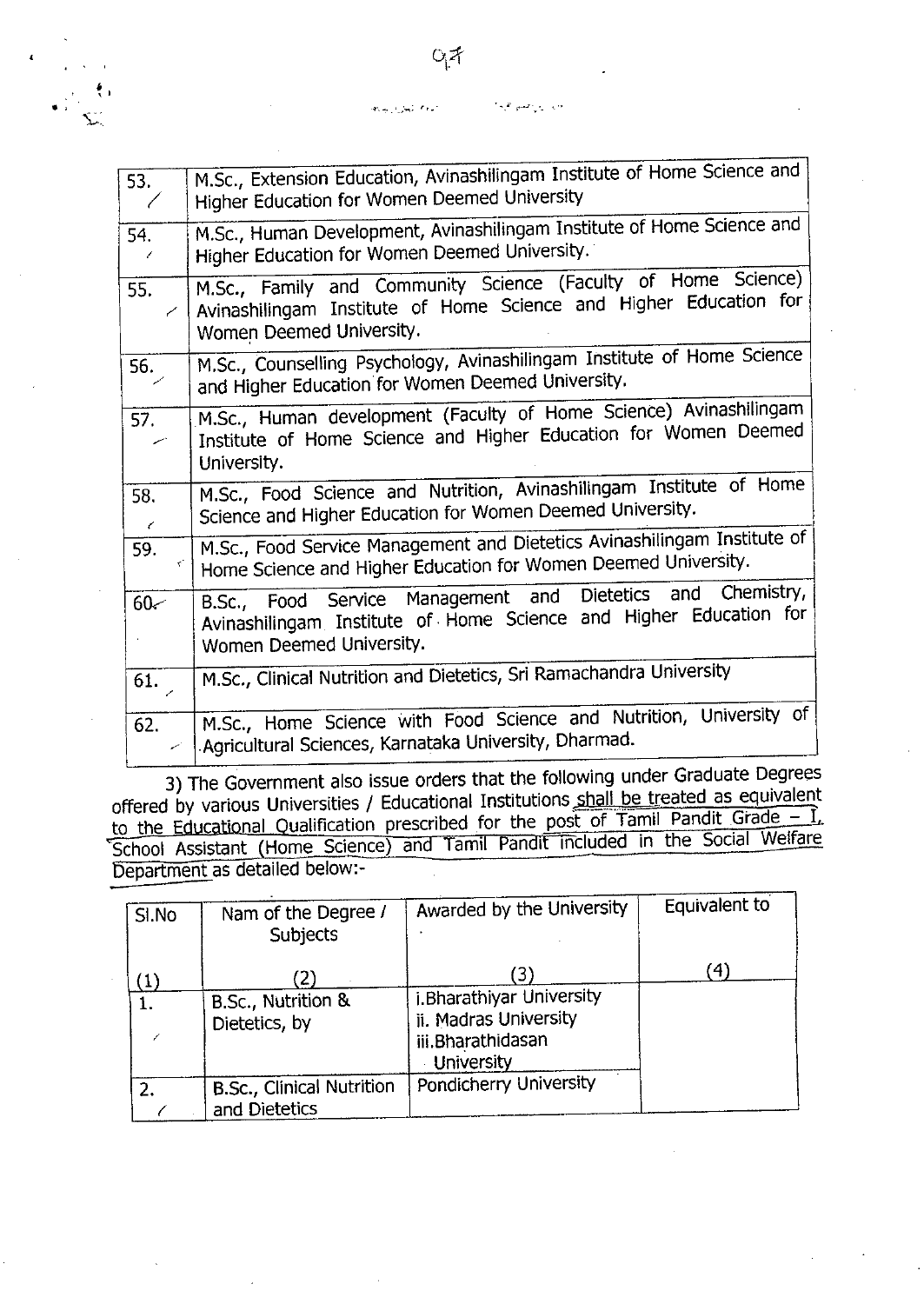3. B.Sc., Nutrition Food i. Madurai Kamaraj Service Management | University ii.University of / **Madras** iii.Bharathiyar University iv.Avinashilingam University  $|A \tD$ egree in Home Science of 4. B.Sc., Food Science | i. The Gandhigram any University in Nutrition | Rural Institute | the State of Tamil Nadu ii.Avinashilingam Institute of Home Science & r'" Higher Education for Women Deemed **University** 5. B.Sc., Family and Avinashilingam<br>
Community Science for Home Science Institute Community Science  $\sim$   $\blacksquare$  and Mathematics 6. The B.A., B.Sc., and i) Indira Gandhi B.Ed., Degree of National  $\begin{bmatrix} 1 & 0 & 0 \\ 0 & 0 & 0 \\ 0 & 0 & 0 \end{bmatrix}$  (See This Path), New Delhi ii) Pondicherry , Uljliversity iii) University of **Calicut** *iv*) University of **Corresponding** Mysore Degree of *v*) University of Madras Kerala | University vi) Mahatma Gandhi University, Kottayam, and ivii) Madhyapradesh *I* Bhoj (open) University

 $\cdots$ 

',' .

.,••

*.... :l*

'"